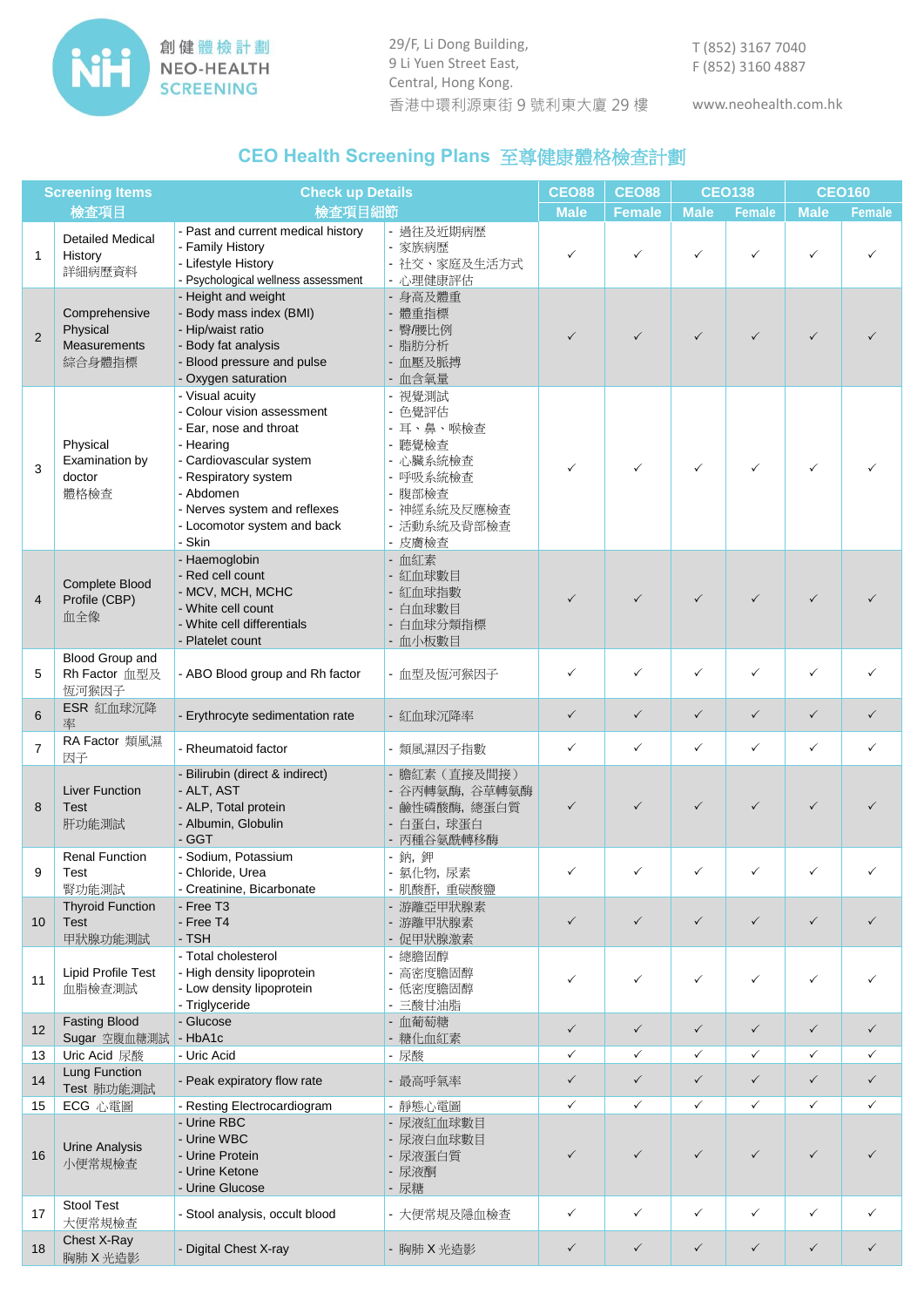

29/F, Li Dong Building, 9 Li Yuen Street East, Central, Hong Kong. 香港中環利源東街 9 號利東大廈 29 樓

www.neohealth.com.hk

| <b>Screening Items</b> |                                                                                                                   | <b>Check up Details</b>                                                                                                                                                         |                                             | <b>CEO88</b> | <b>CEO88</b>  | <b>CEO138</b> |               | <b>CEO160</b> |               |
|------------------------|-------------------------------------------------------------------------------------------------------------------|---------------------------------------------------------------------------------------------------------------------------------------------------------------------------------|---------------------------------------------|--------------|---------------|---------------|---------------|---------------|---------------|
|                        | 檢查項目                                                                                                              | 檢查項目細節                                                                                                                                                                          |                                             | <b>Male</b>  | <b>Female</b> | <b>Male</b>   | <b>Female</b> | <b>Male</b>   | <b>Female</b> |
| 19                     | KUB X-ray 腎、輸<br>尿管、膀胱和X光<br>造影                                                                                   | - Kidneys, Ureters, and Bladder X-<br>ray                                                                                                                                       | - 腎、輸尿管、膀胱和 X<br>光造影                        |              |               | $\checkmark$  | ✓             | ✓             | ✓             |
| 20                     | Ultrasound<br><b>Scanning Whole</b><br>Abdomen and<br><b>Breasts - Female</b><br>(or) 全腹部和乳房<br>超聲波檢查 - 女<br>性(或) | - Ultrasound Scanning Whole<br>Abdomen and Breasts (Upper<br>Abdomen + Pelvis+Breasts) -<br>Female (Upper Abdomen includes<br>Liver, Pancreas, Gall Bladder,<br>Spleen, Kidney) | - 全腹部 + 乳房 (包括<br>肝、胰、膽囊、脾臟、<br>腎臟、盆腔及乳房)   |              |               |               | $\checkmark$  |               |               |
| 21                     | <b>Allergy Marker</b><br>過敏標記                                                                                     | - Total IgE                                                                                                                                                                     | - 總免疫球蛋白E                                   | $\checkmark$ |               | $\checkmark$  | $\checkmark$  | $\checkmark$  | $\checkmark$  |
| 22                     | <b>Whole Upper</b><br>Abdomen +<br>Prostate Ultrasound<br>全上腹超聲波掃描                                                | - Ultrasound for Liver, Gall Bladder,<br>Spleen, Kidneys & Pancreas +<br>Prostate                                                                                               | - 肝、膽、脾、腎、胰+前<br>列腺                         |              |               | $\checkmark$  |               | $\checkmark$  |               |
| 23                     | <b>Nutritional Status</b><br>營養狀況                                                                                 | - Ferritin, EPO<br>- Folate, Vitamin D<br>- Vitamin B12                                                                                                                         | - 鐵蛋白, 促紅血球生成素<br>- 葉酸鹽, 維生素 D<br>- 維生素 B12 | $\checkmark$ | $\checkmark$  |               |               |               |               |
|                        | Bone Health 骨質健康                                                                                                  |                                                                                                                                                                                 |                                             |              |               |               |               |               |               |
| 24                     | DEXA Scan 骨質<br>密度 X 光造影                                                                                          | - DEXA screening (both hips &<br>spine)                                                                                                                                         | - 骨質密度普查(髖關及腰<br>椎)                         | $\checkmark$ | $\checkmark$  | $\checkmark$  | $\checkmark$  | $\checkmark$  | $\checkmark$  |
| 25                     | Calcium and<br>Phosphate 鈣及磷                                                                                      | - Calcium and Phosphate                                                                                                                                                         | - 鈣及磷                                       | $\checkmark$ | ✓             | $\checkmark$  | $\checkmark$  | $\checkmark$  | $\checkmark$  |
|                        |                                                                                                                   | Cancer Markers Screening 腫瘤標誌物篩查                                                                                                                                                |                                             |              |               |               |               |               |               |
| 26                     | CEA 癌胚抗原                                                                                                          | $-CEA$                                                                                                                                                                          | - 腸癌指標                                      | $\checkmark$ | $\checkmark$  | $\checkmark$  | $\checkmark$  | $\checkmark$  | $\checkmark$  |
| 27                     | Alpha-fetoprotein<br>甲種胚胎蛋白                                                                                       | - AFP                                                                                                                                                                           | - 肝癌指標                                      | $\checkmark$ | $\checkmark$  | $\checkmark$  | $\checkmark$  | $\checkmark$  | $\checkmark$  |
| 28                     | EBV IgA 艾泊斯坦<br>氏病毒抗體                                                                                             | - EBV IgA                                                                                                                                                                       | - 鼻咽癌指標                                     | $\checkmark$ | $\checkmark$  | $\checkmark$  | $\checkmark$  | $\checkmark$  | $\checkmark$  |
| 29                     | CA 12.5<br>卵巢癌症指標                                                                                                 | $-CA$ 12.5                                                                                                                                                                      | - 卵巢癌症指標                                    |              | ✓             |               | ✓             |               | $\checkmark$  |
| 30                     | CA 15.3 乳癌指標                                                                                                      | $-CA$ 15.3                                                                                                                                                                      | - 乳癌指標                                      |              | $\checkmark$  |               | $\checkmark$  |               | $\checkmark$  |
| 31                     | PSA 前列腺癌抗原                                                                                                        | - Total PSA Screening                                                                                                                                                           | - 前列腺癌抗原                                    | $\checkmark$ |               | $\checkmark$  |               | $\checkmark$  |               |
| 32                     | Human Chorionic<br>Gonadotropin<br>(HCG) 人類絨毛<br>膜性腺激素                                                            | - Human Chorionic Gonadotropin<br>(HCG)                                                                                                                                         | - 人類絨毛膜性腺激素                                 |              |               | $\checkmark$  |               | $\checkmark$  |               |
| 33                     | Pancreas CA 19.9<br>胰 CA.19.9                                                                                     | $-CA19.9$                                                                                                                                                                       | - 胰癌指標                                      | $\checkmark$ |               | $\checkmark$  | $\checkmark$  | $\checkmark$  | ✓             |
|                        |                                                                                                                   | Reproductive Health & Infection 生育健康及傳染病普查                                                                                                                                      |                                             |              |               |               |               |               |               |
| 34                     | <b>Hepatitis A Profile</b><br>甲型肝炎抗體測試                                                                            | - Hep A antibody (IgG)                                                                                                                                                          | - 甲型肝炎抗體                                    | $\checkmark$ | $\checkmark$  | $\checkmark$  | $\checkmark$  | $\checkmark$  | $\checkmark$  |
| 35                     | <b>Hepatitis B Profile</b><br>乙型肝炎抗體普驗                                                                            | - Hep B surface antigen and<br>antibody                                                                                                                                         | - 乙型肝炎表面抗原及抗<br>體                           | $\checkmark$ | $\checkmark$  | $\checkmark$  | $\checkmark$  | $\checkmark$  | $\checkmark$  |
| 36                     | HPV DNA 人類乳<br>頭瘤病毒 DNA<br>Genotype                                                                               | - HPV DNA Genotype                                                                                                                                                              | - 人類乳頭瘤病毒 DNA                               | $\checkmark$ | $\checkmark$  | $\checkmark$  | $\checkmark$  | $\checkmark$  | $\checkmark$  |
| 37                     | H Pylori test 幽門<br>螺杆菌測試                                                                                         | - H Pylori urea breath test                                                                                                                                                     | - 幽門螺杆菌呼氣測試                                 | $\checkmark$ | ✓             | $\checkmark$  | ✓             | $\checkmark$  | ✓             |
| 38                     | PAP Smear<br>子宮頸抹片                                                                                                | - Thin pap / autocyte Screening                                                                                                                                                 | - 柏氏子宮頸細胞抹片檢<br>查                           |              | $\checkmark$  |               | $\checkmark$  |               | ✓             |
| 39                     | Vaginal Swab<br>陰道細菌檢查                                                                                            | - Vaginal Bacterial Swab                                                                                                                                                        | - 陰道細菌檢查                                    |              | ✓             |               |               |               |               |
| 40                     | Testosterone<br>睪脂酮(雄激素)                                                                                          | - Testosterone                                                                                                                                                                  | - 雄激素                                       | $\checkmark$ |               | $\checkmark$  |               | $\checkmark$  |               |
|                        | Anti-Aging Profiles 抗衰老檢查                                                                                         |                                                                                                                                                                                 |                                             |              |               |               |               |               |               |
| 41                     |                                                                                                                   | - Cortisol                                                                                                                                                                      | - 腎上腺皮質素                                    |              |               | $\checkmark$  | $\checkmark$  | ✓             | $\checkmark$  |
| 42                     |                                                                                                                   | - LH (Luteinizing Hormone)                                                                                                                                                      | - 黃體化激素                                     |              |               | $\checkmark$  | ✓             | $\checkmark$  | $\checkmark$  |
| 43                     | Anti-Aging Profiles<br>抗衰老檢查                                                                                      | - FSH (Follicular Stimulating Hormone)                                                                                                                                          | 濾胞刺激素                                       |              |               | $\checkmark$  | ✓             | $\checkmark$  | $\checkmark$  |
| 44                     |                                                                                                                   | - Prolactin                                                                                                                                                                     | - 催乳激素                                      |              |               | $\checkmark$  | $\checkmark$  | $\checkmark$  | $\checkmark$  |
| 45                     |                                                                                                                   | - Estradiol (E2)                                                                                                                                                                | - 雌二醇                                       |              |               | $\checkmark$  | $\checkmark$  | $\checkmark$  | $\checkmark$  |